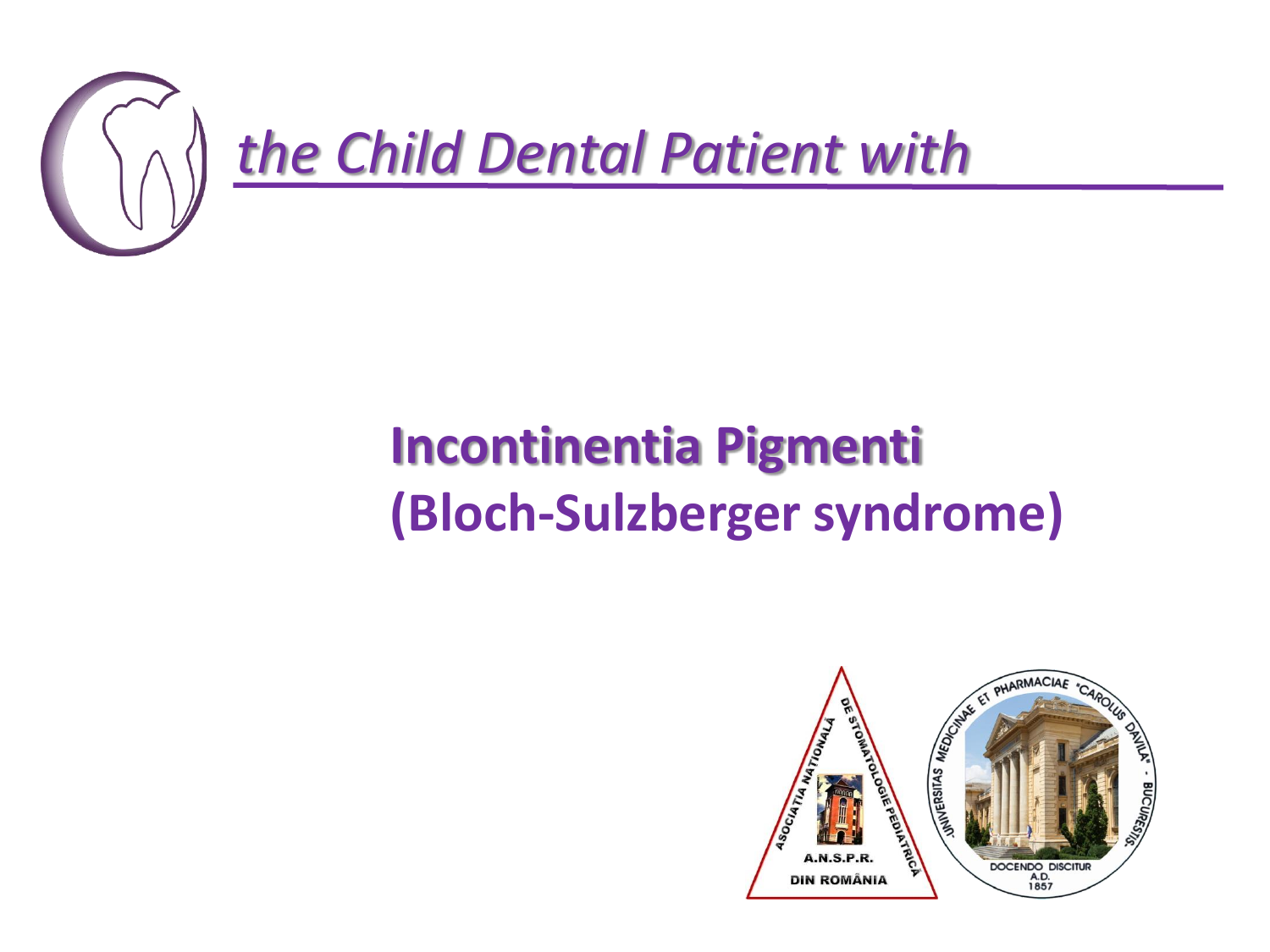a rare X-linked genodermatosis, of autosomal dominant character, which affects ectodermal and mesodermal tissues:

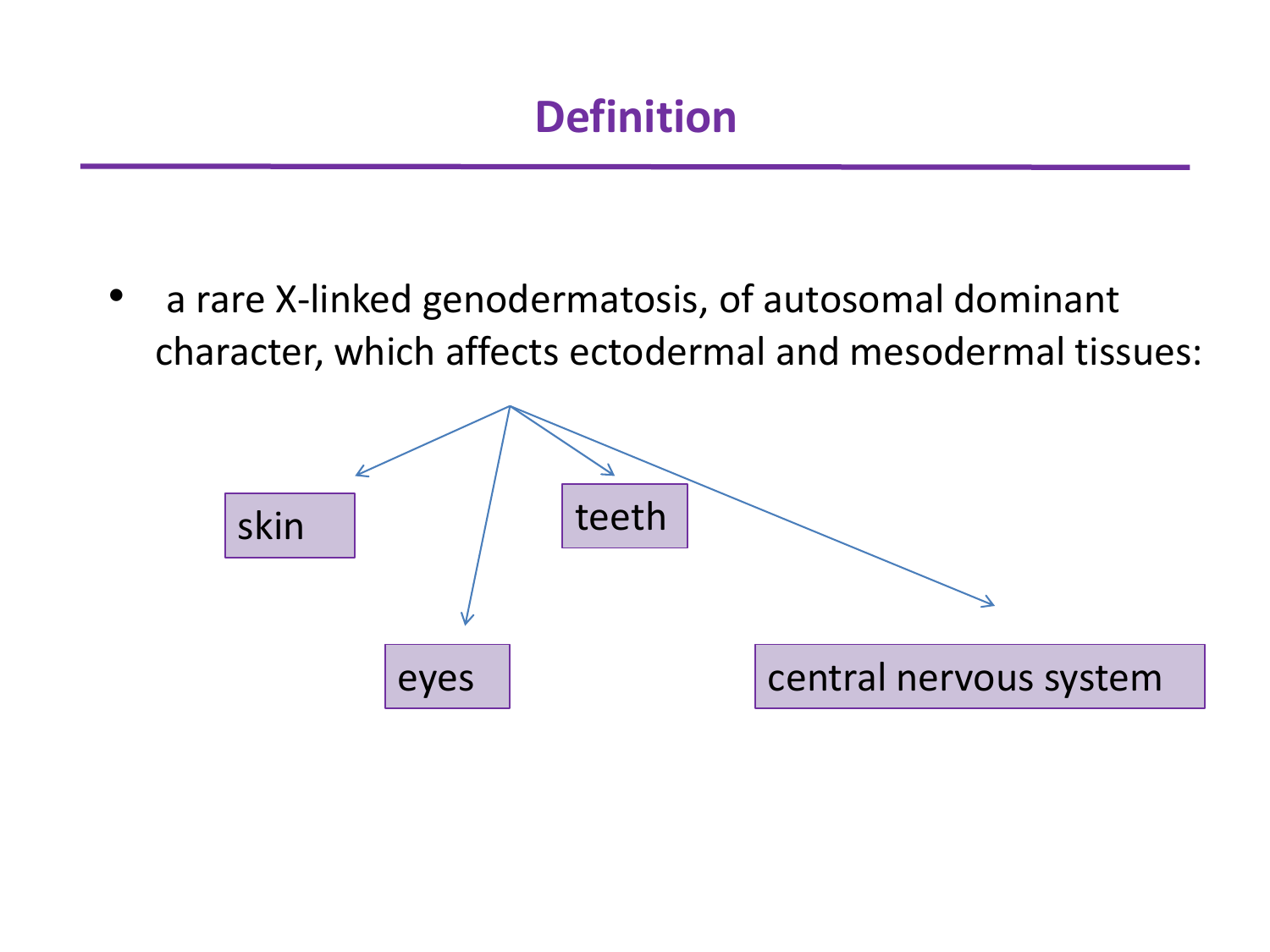- 1-9/100.000 newborns
- Appears almost exclusivelly in female
- Is usually lethal in males in utero, although survival has been reported in males with a XXY genotype (Klinefelter syndrome) or somatic mosaicism
- Male:female = 20:1
- No ethnic or geographic predominance
- Most cases in Caucasians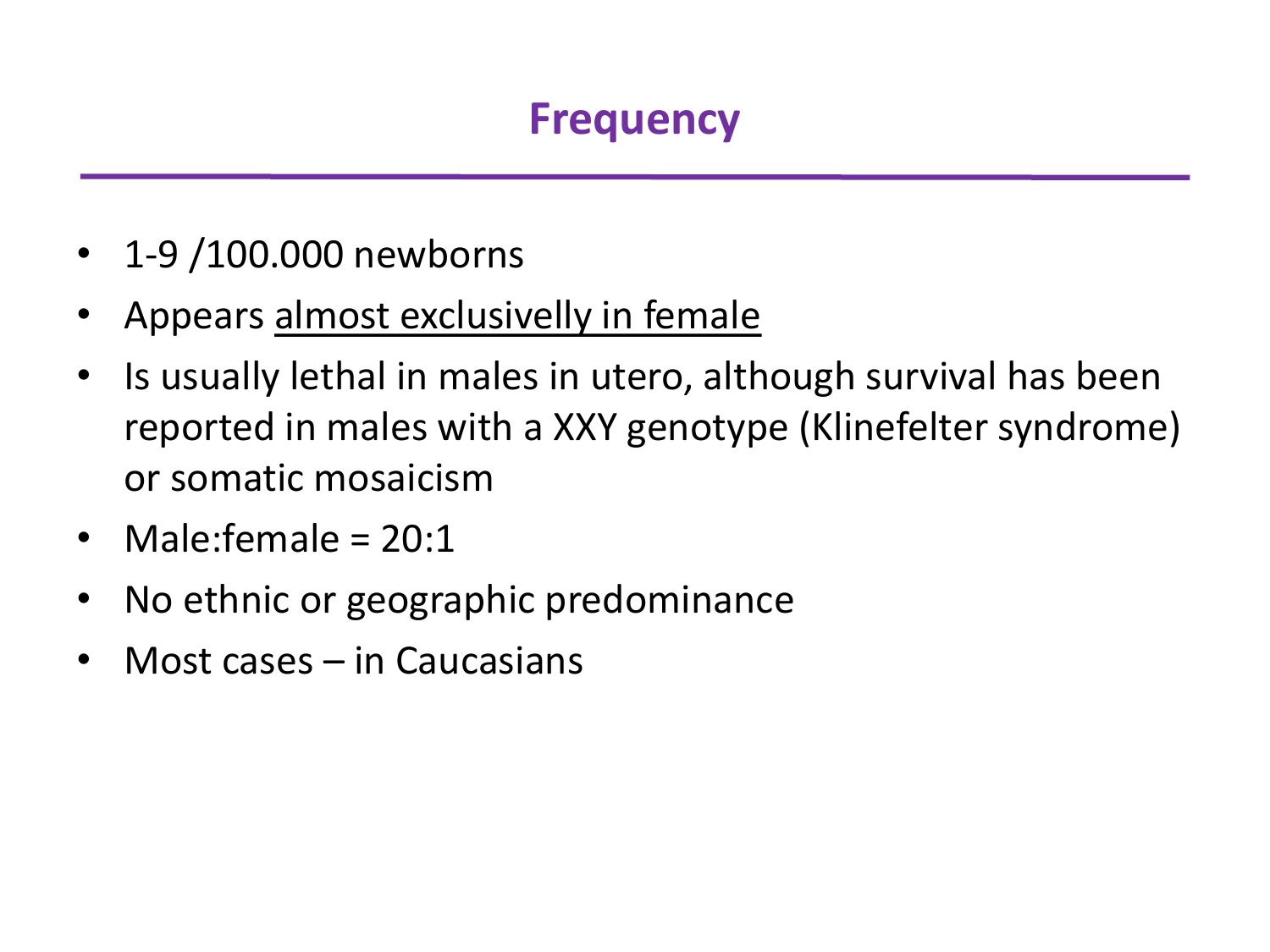- Mutation of the IKBKG (Inhibitor of Kappa B Kinase Gamma) (formerly NEMO) gene, localized on the X-chromozome
- IKBKG gene is required for NF-KB activation pathways that played important roles in inflammation, immune response, cell growth control, and protection against apoptosis.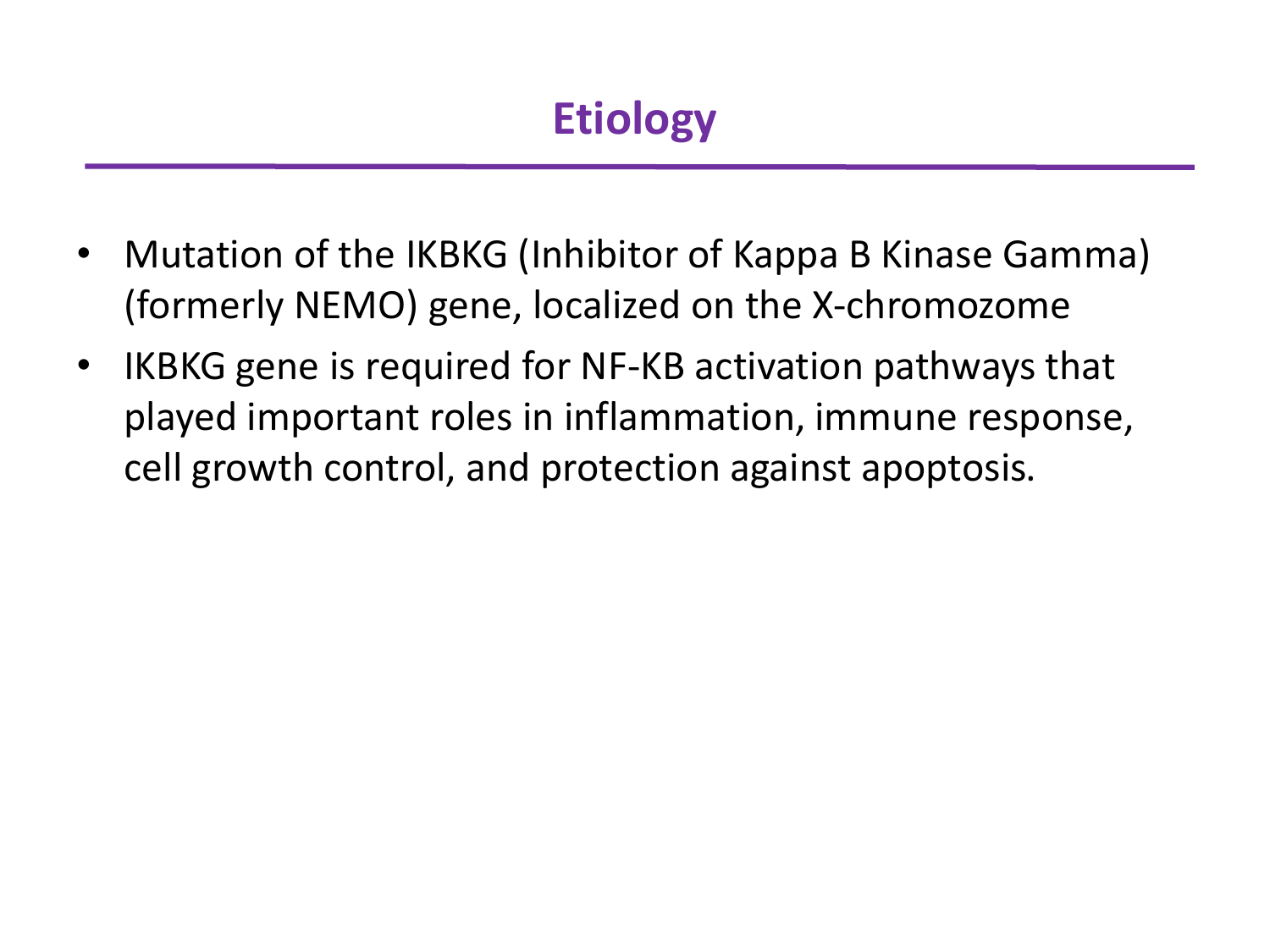- Stage 1 vesicular
- Stage 2 verrucous
- Stage 3 hyperpigmented
- Stage 4 –atrophic

!! Stages may overlap or not occur at all in a same patient (stages 1 and 3 are more common)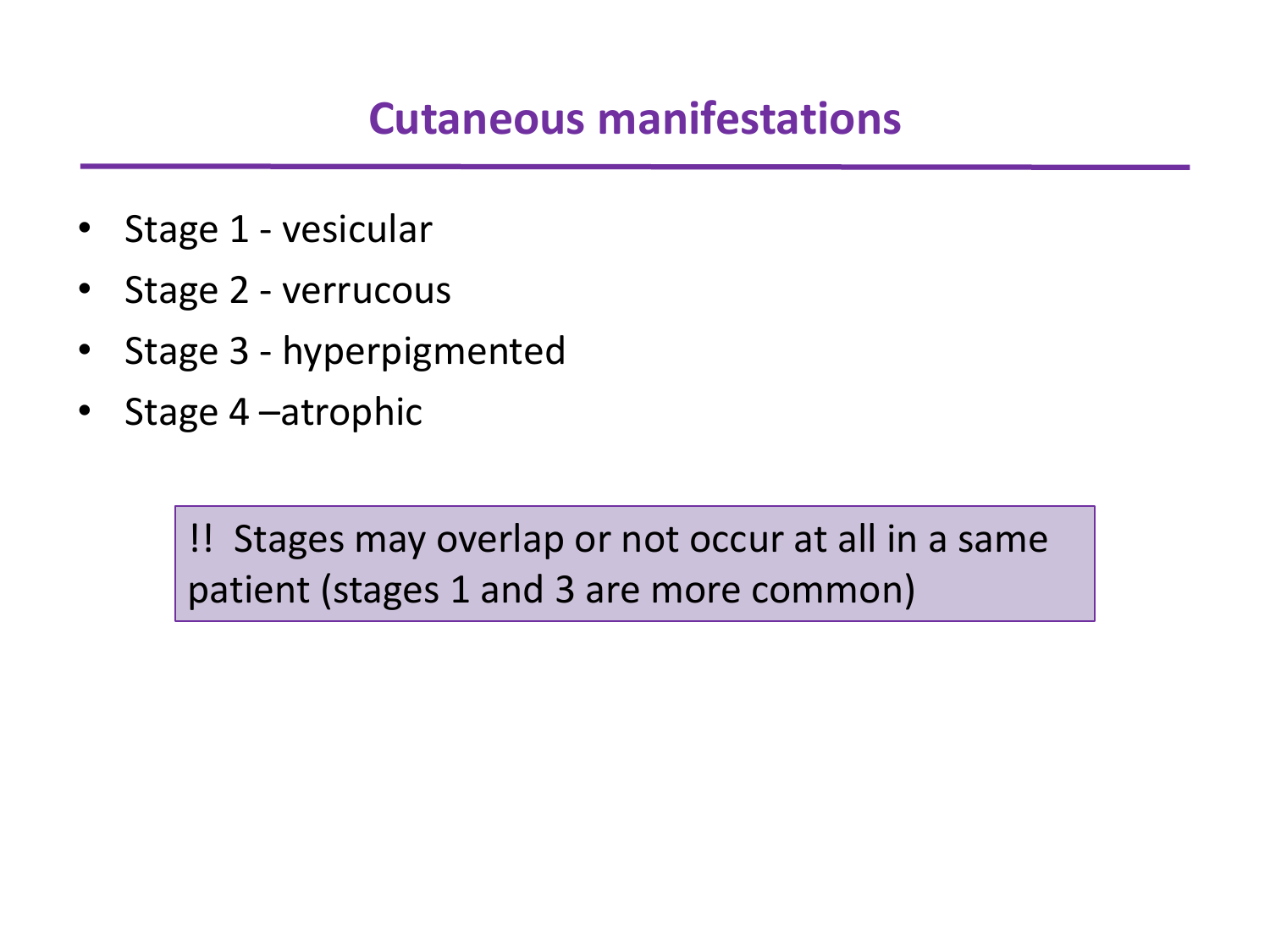#### **Stage 1 (vesicular)**

- erythema, vesicles and blisters anywhere on the body but usually spare the face and often respect the midline
- typically linear pattern, along Blashko's lines
- the lesions develop within the first few weeks of life
- in general, stage 1 has cleared completely by four months.



Borges J et al. Incontinentia pigmenti or Bloch-Sulzberger syndrome: a rare X-linked genodermatosis. An Bras Dermatol. 2014;89(3):486-9. Open Access license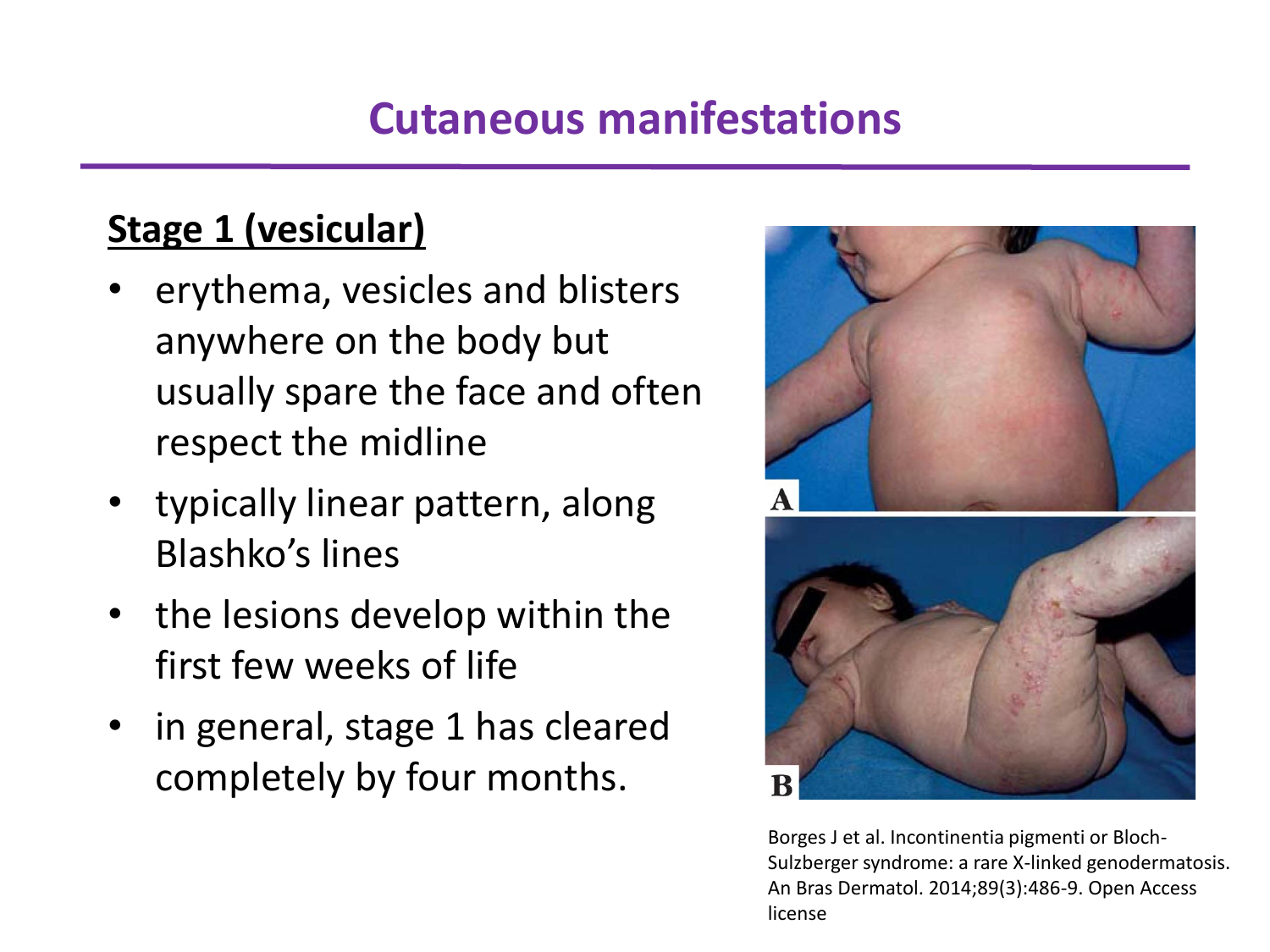#### **Stage 2 (verrucous)**

- papulae, verrucous lesions and hyperkeratosis
- they usually appear on the distal limbs, as the blisters begin to heal
- the lesions clear completely by six months in over 80% of cases

Ocaña Jaramillo S *et al*. Incontinencia pigmenti. Estudio descriptivo de la experiencia en dos centros hospitalarios. An Pediatr (Barc). 2020;92:3–12. Open Access license

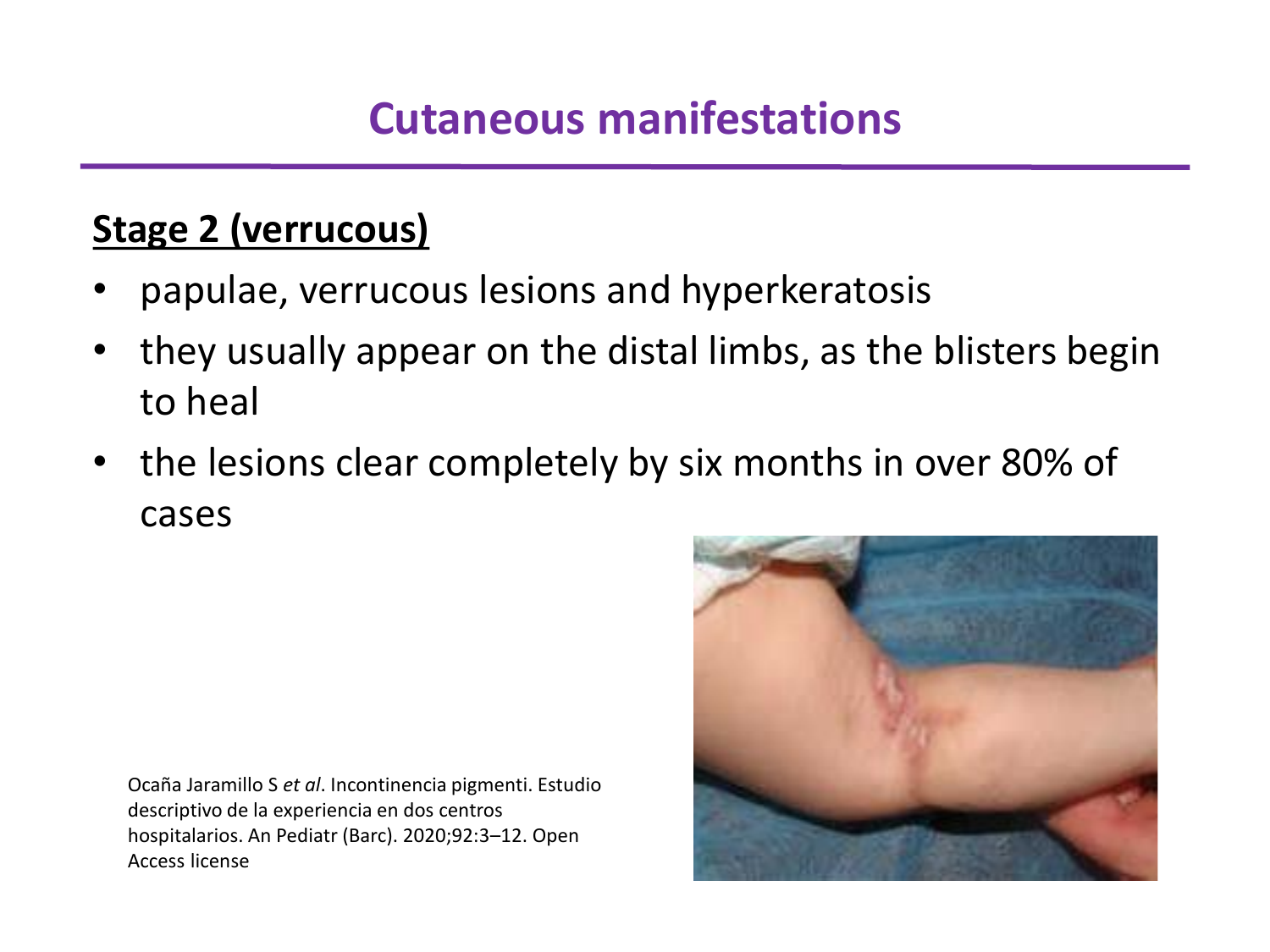#### **Stage 3 (hyperpigmented)**

- Linear hyperpigmentation
	- $\triangleright$  more often apparent on the trunk than the limbs
	- $\triangleright$  fades and disappeares by the end of the second decade



Iordan-Dumitru AD, Luca R - Development dental abnormalities in a child with Incontinentia Pigmenti. Case presentation. Ro J Stomatol2013; LIX(4): 316-9. Open Access license



Kitakawa D *et al.* Incontinentia pigmenti presenting as hypodontia in a 3-year-old girl: a case report. *J Med Case Reports* **3,** 116 (2009). Open Access license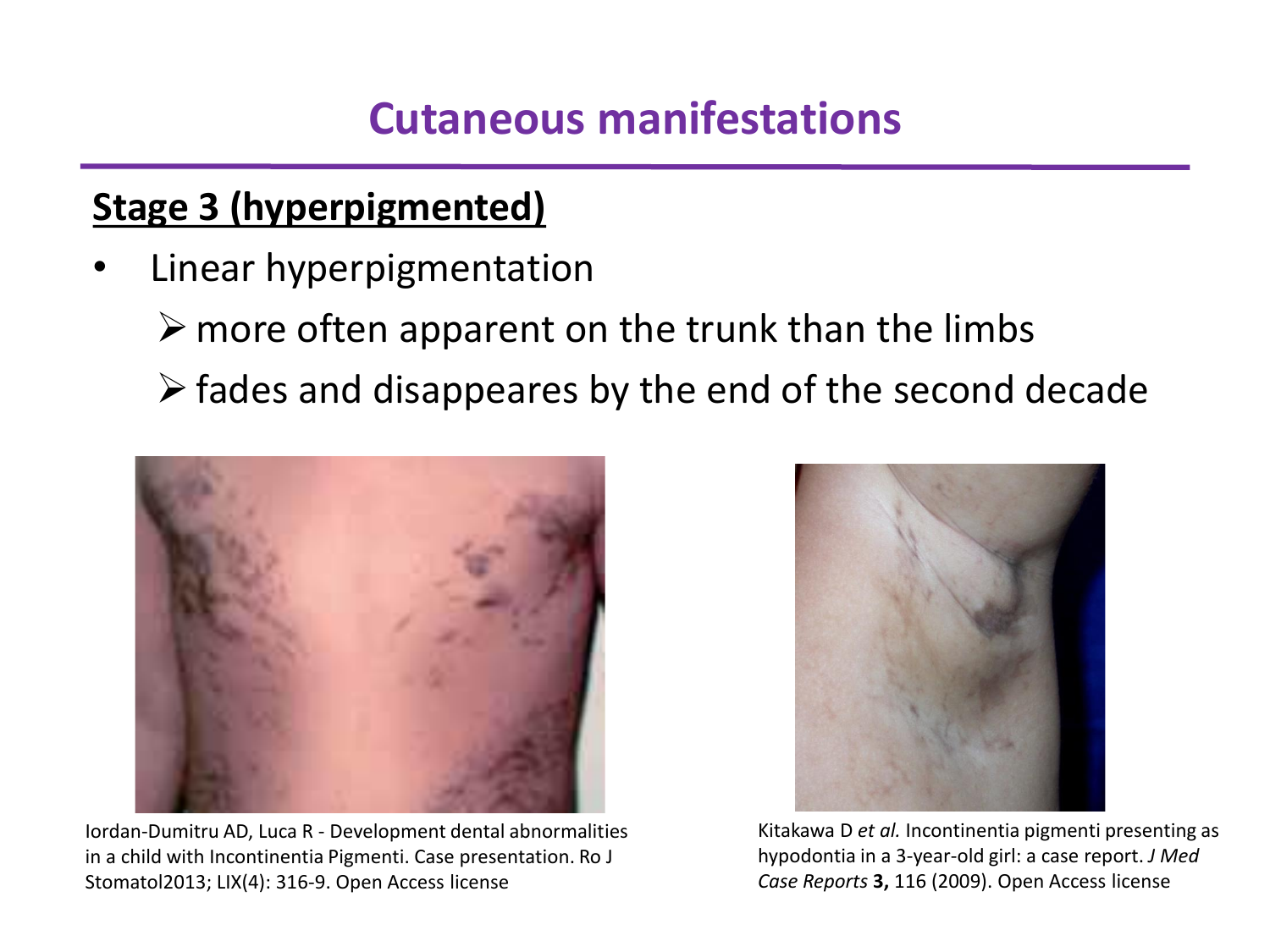#### **Stage 4 (atrophic)**

- Hypopigmentation and cutaneous atrophy
- Lesions are often present before the hyperpigmentation has disappeared completely
- Until 2 to 3 decades

Ocaña Jaramillo S *et al*. Incontinencia pigmenti. Estudio descriptivo de la experiencia en dos centros hospitalarios. An Pediatr (Barc). 2020;92:3–12. Open Access license

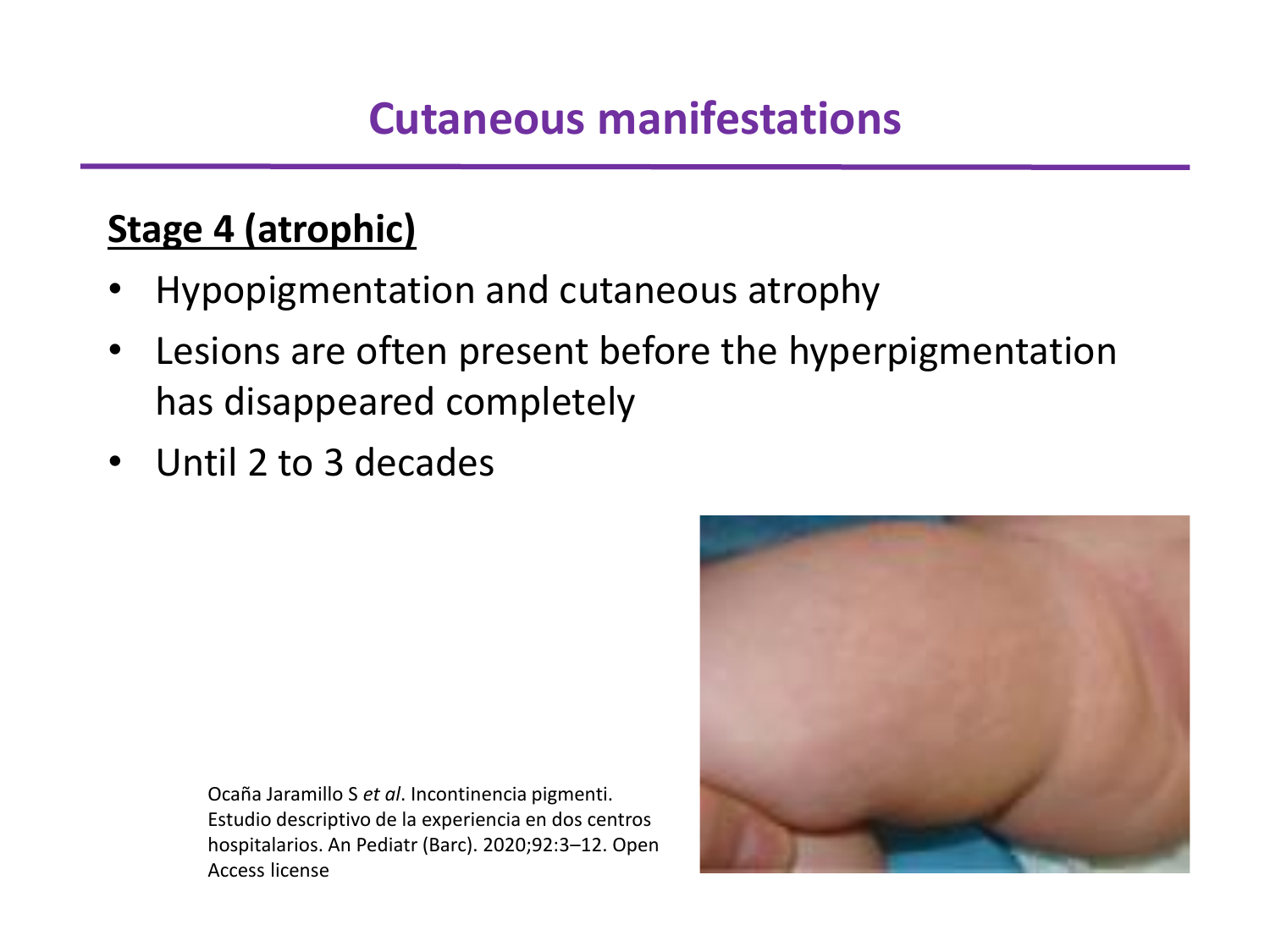# **Nails & hair abnormalities**

- Scarring alopecia, usually on the vertex
- Absence or hipoplasia of eyebrows and eyelashes
- Onycodystrophy ranges from mild ridging or pitting to onychogryposis

Ocaña Jaramillo S *et al*. Incontinencia pigmenti. Estudio descriptivo de la experiencia en dos centros hospitalarios. An Pediatr (Barc). 2020;92:3–12. Open Access license

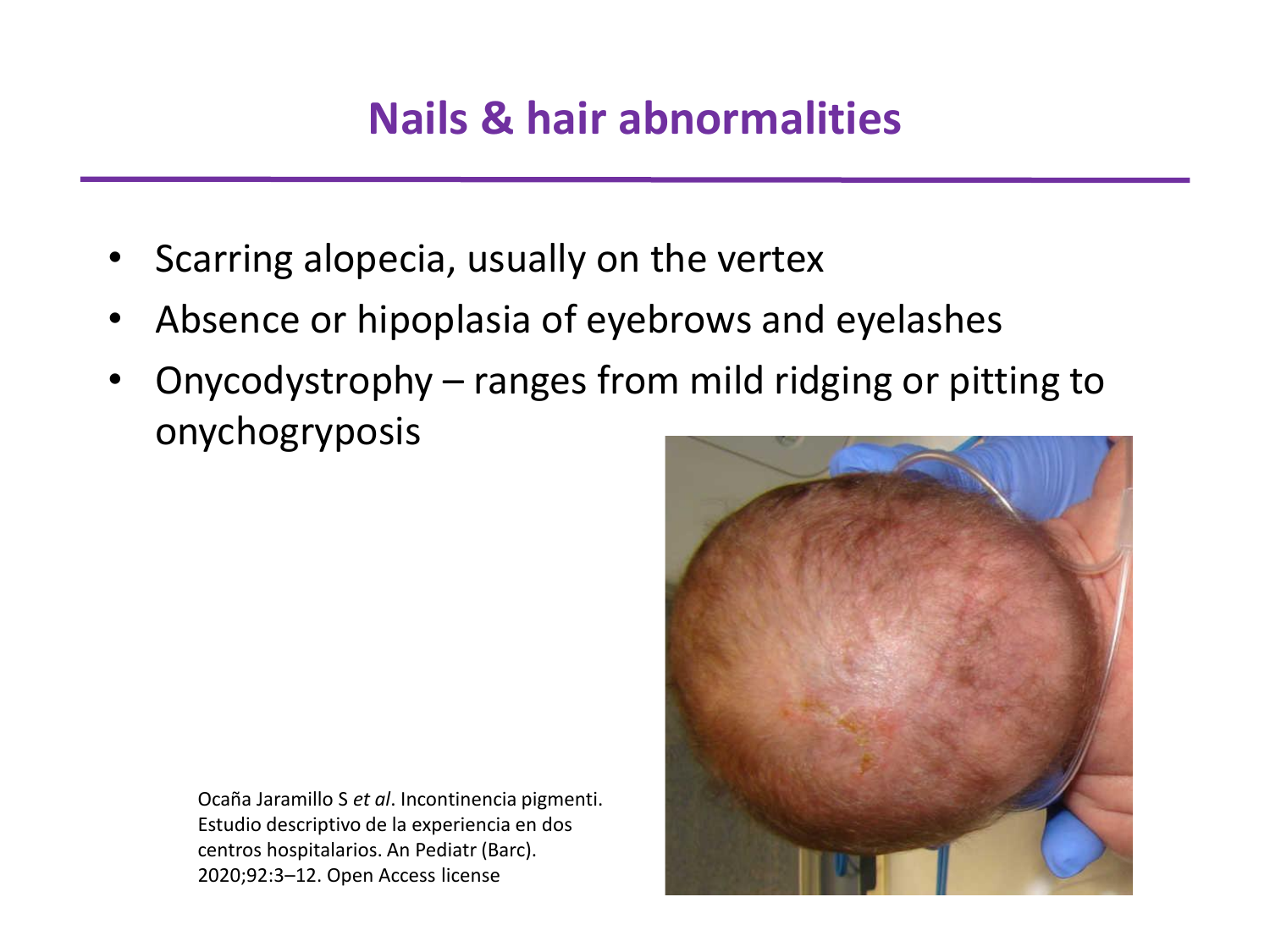# **Ocular manifestations**

- Strabismus
- Microphthalmia
- Cataract
- Optic atrophy
- Retinal lesions risk of retinal detachment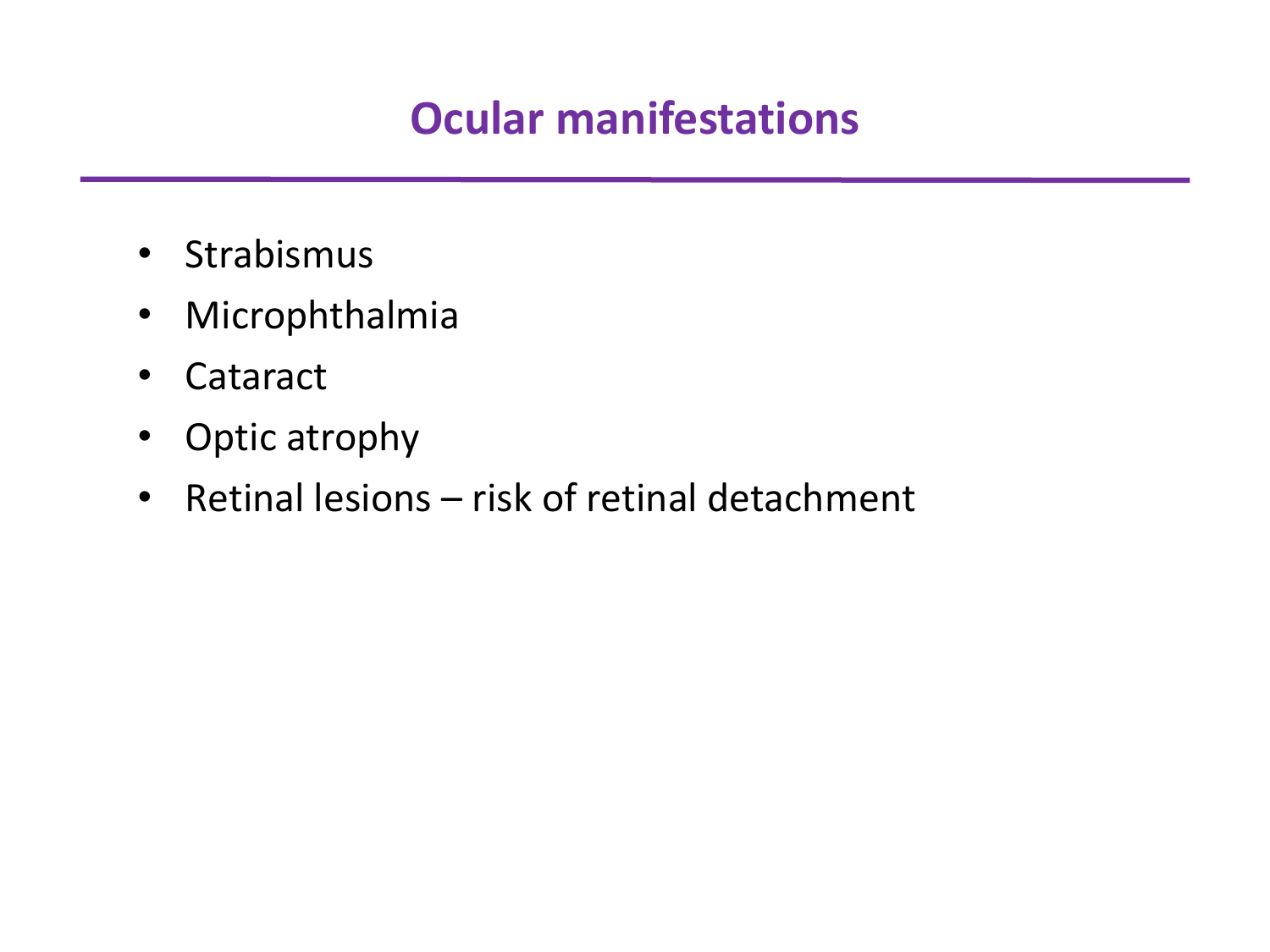# **Neurologic manifestations**

- Seizures
- Spastic paralysis
- Microcephaly
- Mental retardation
- Encephalopaty

!! >60% of patients are neurologically normal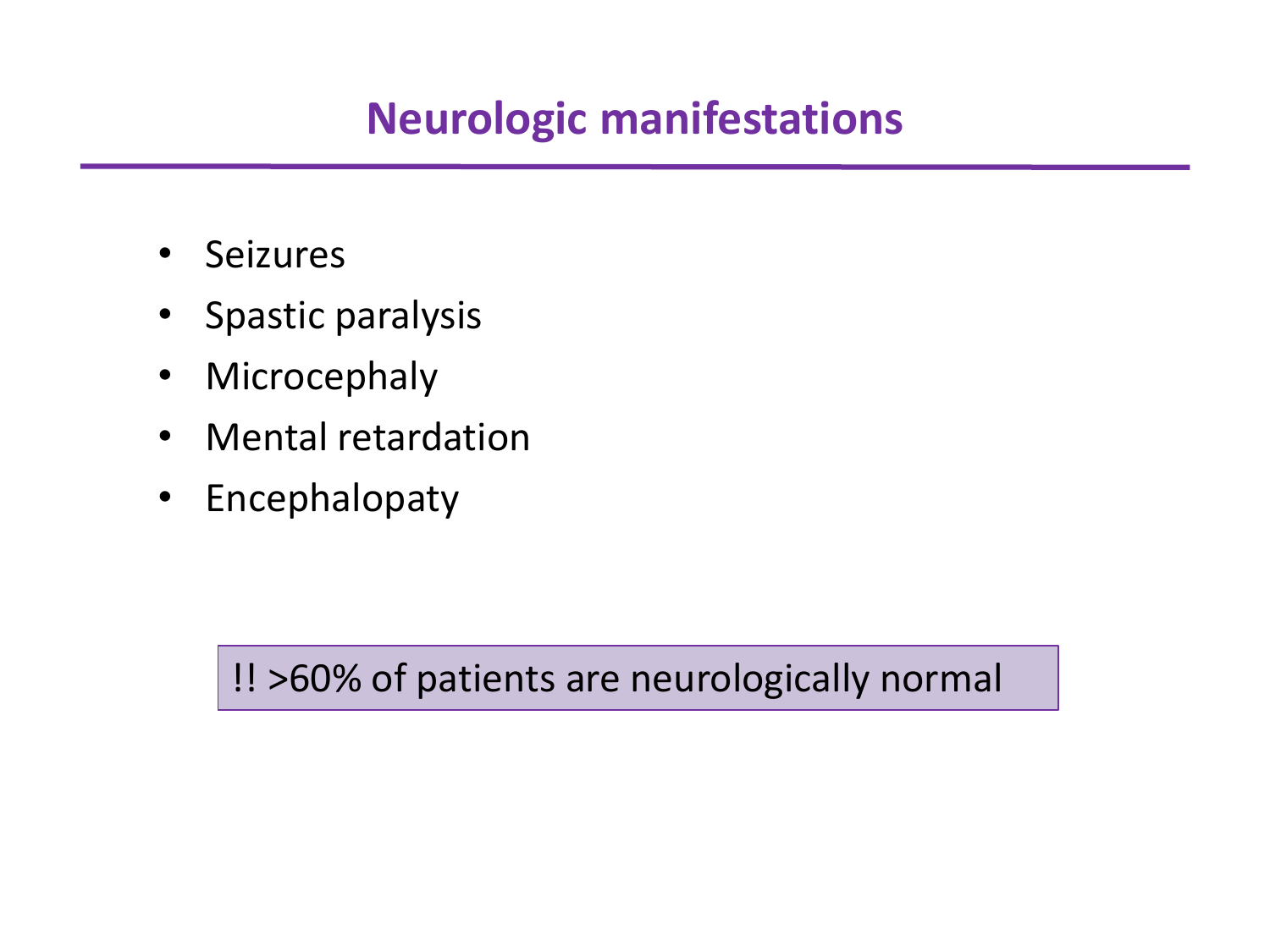# **Oral features**

➢Hypodontia ➢Delayed eruption  $\triangleright$  Impacted teeth ➢ Morphological anomalies ➢ Malocclusions

#### in 54-90% of IP cases





Iordan-Dumitru AD, Luca R - Development dental abnormalities in a child with Incontinentia Pigmenti. Case presentation. Ro J Stomatol2013; LIX(4): 316-9. Open access license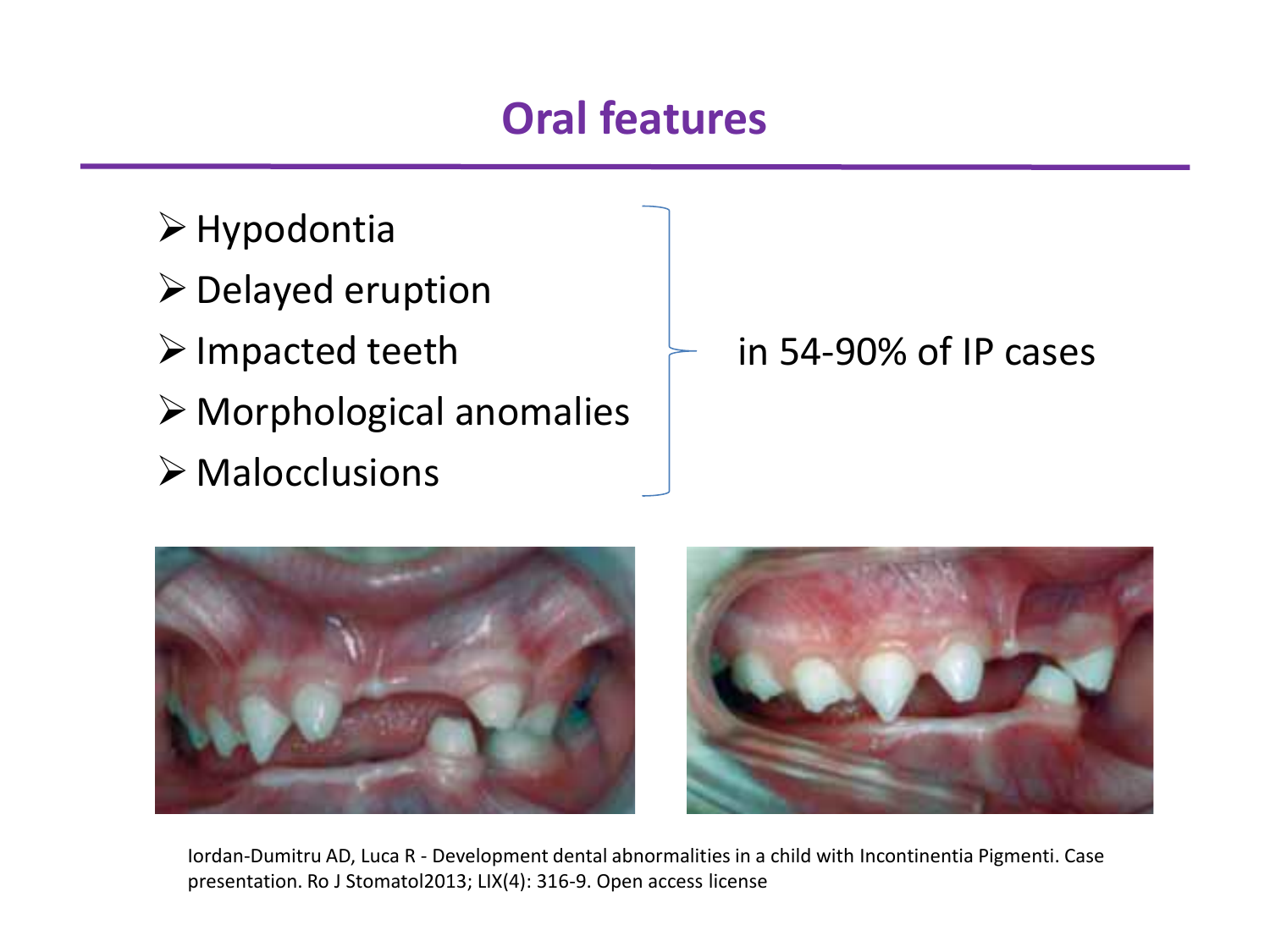# **Hypodontia**

- Is the most frequent dental anomaly in IP
- Both in primary and permanent dentition
- Usually, multiple tooth germs congenitally missing ➢ Maxilla: lateral incisors, second premolars ➢ Mandible: second premolars
- Prolong retention of primary molars .



Chen AY, Chen K. Dental treatment considerations for a pediatric patient with incontinentia pigmenti (Bloch-Sulzberger syndrome). *Eur J Dent*. 2017;11(2):264‐267. PMC Open access license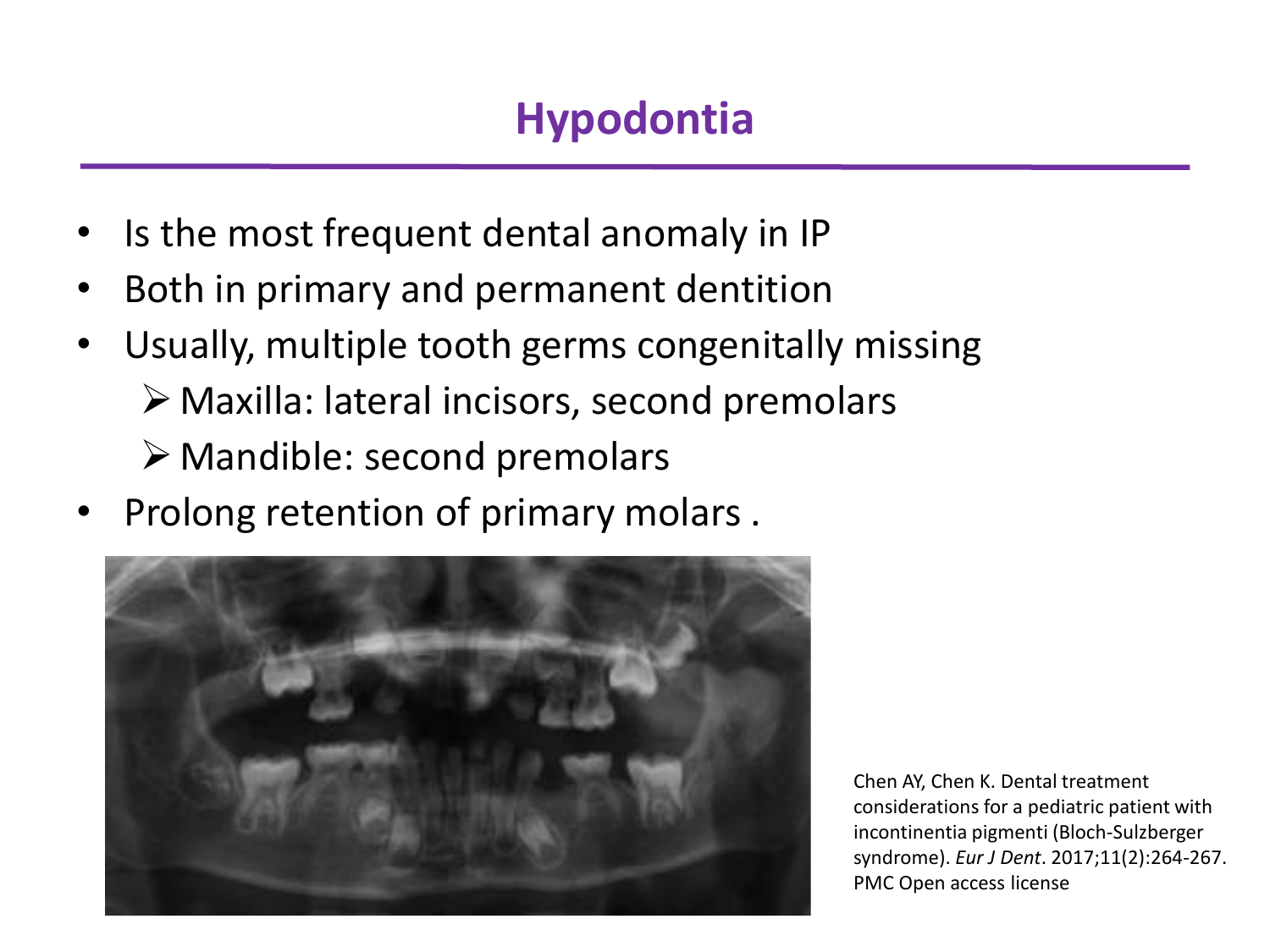- ➢Conical, trapezoidal and peg-shaped teeth
- ➢Additional cusps in posterior teeth
- ➢ Microdontia



Kitakawa D *et al.* Incontinentia pigmenti presenting as hypodontia in a 3-year-old girl: a case report. *J Med Case Reports* **3,** 116 (2009). Open access license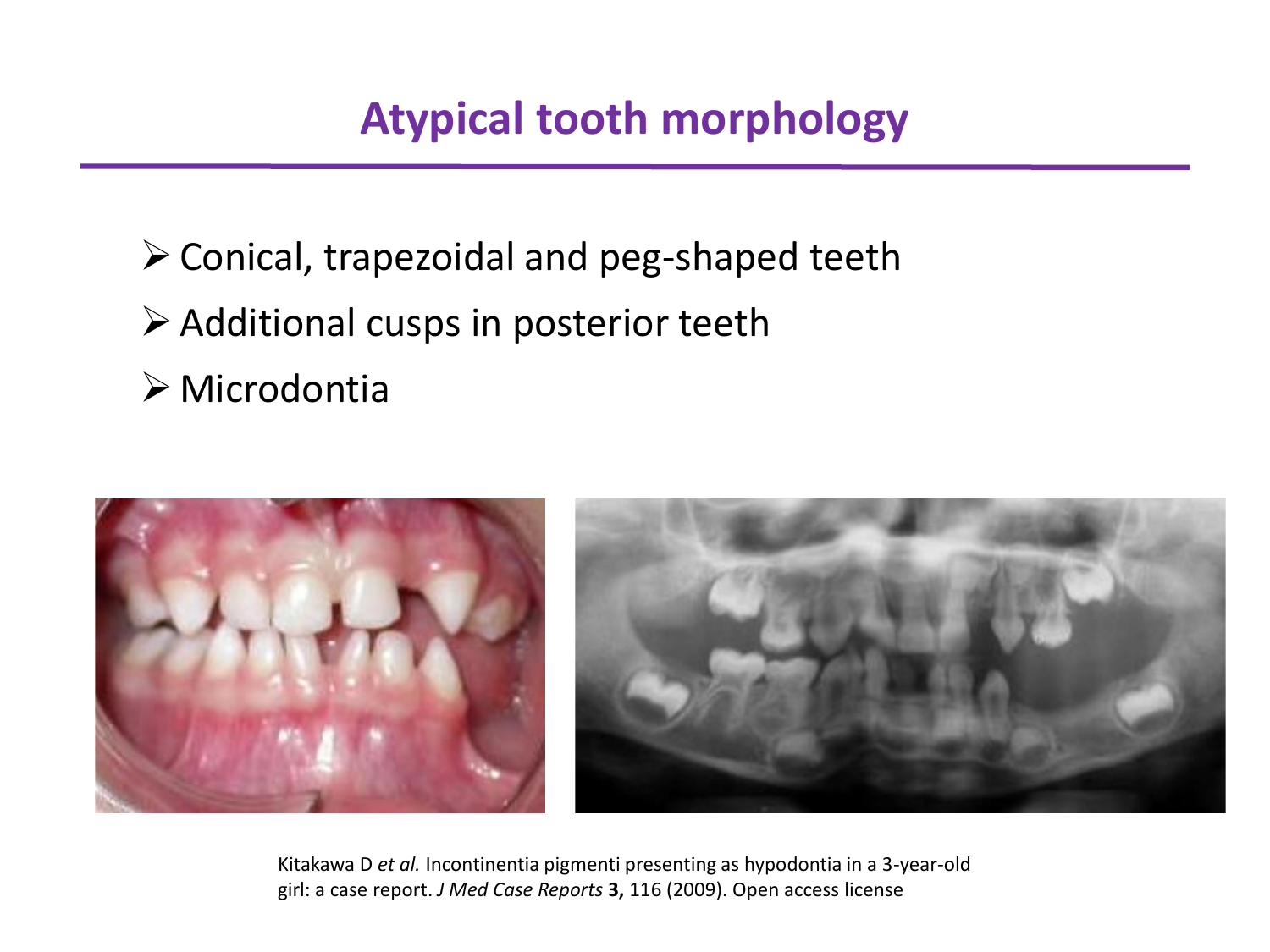### **Malocclusions**

- Class II malocclusions are the most frequent
- Class III malocclusions are developed due to a rotation of the jaw given the need to cover tooth loss
- Anterior cross-bite  $-$  as a result of poor maxillary growth



Chen AY, Chen K. Dental treatment considerations for a pediatric patient with incontinentia pigmenti (Bloch-Sulzberger syndrome). *Eur J Dent*. 2017;11(2):264‐267. PMC Open access license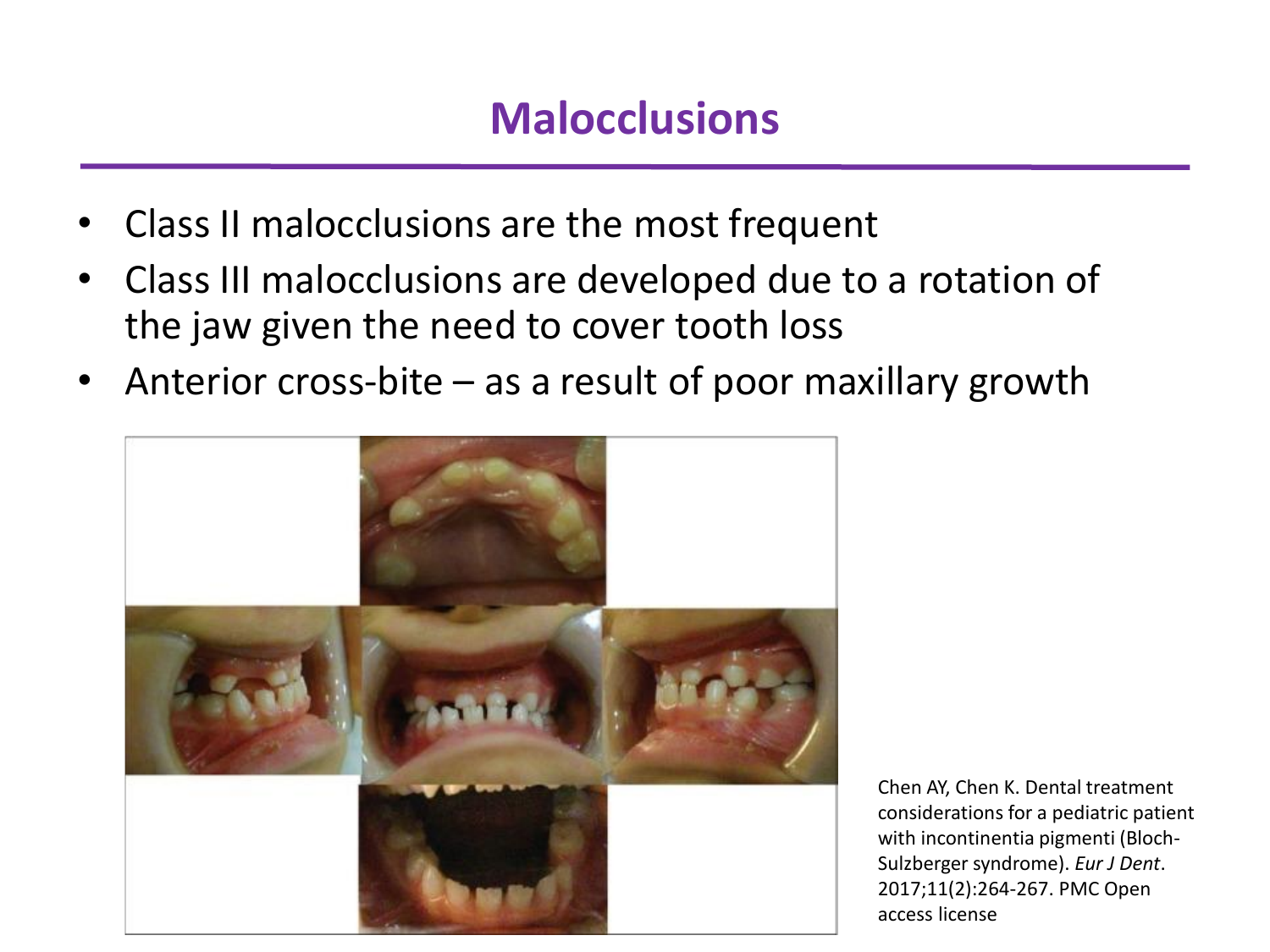- Transverse maxillary deficiency associated with oligodontia in the maxilla and mandible
- Prominent chin
- Facial asymmetry, such as facial hemia-trophy and hemifacial hypoplasia.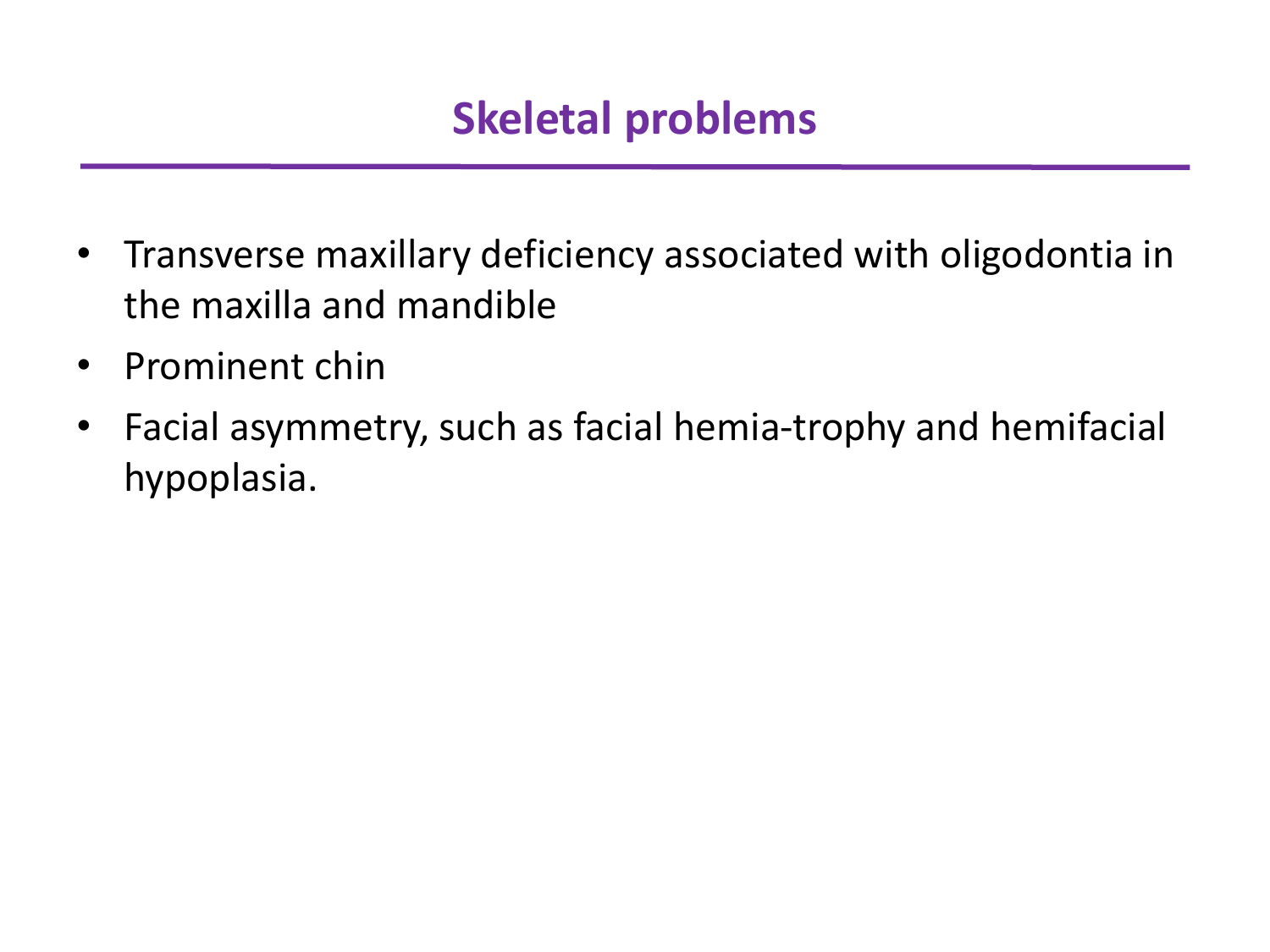# **Palate**

- High-arched palate
- Cleft palate (1 of 3 cases) ± cleft lip
- Soft palate hypoplasia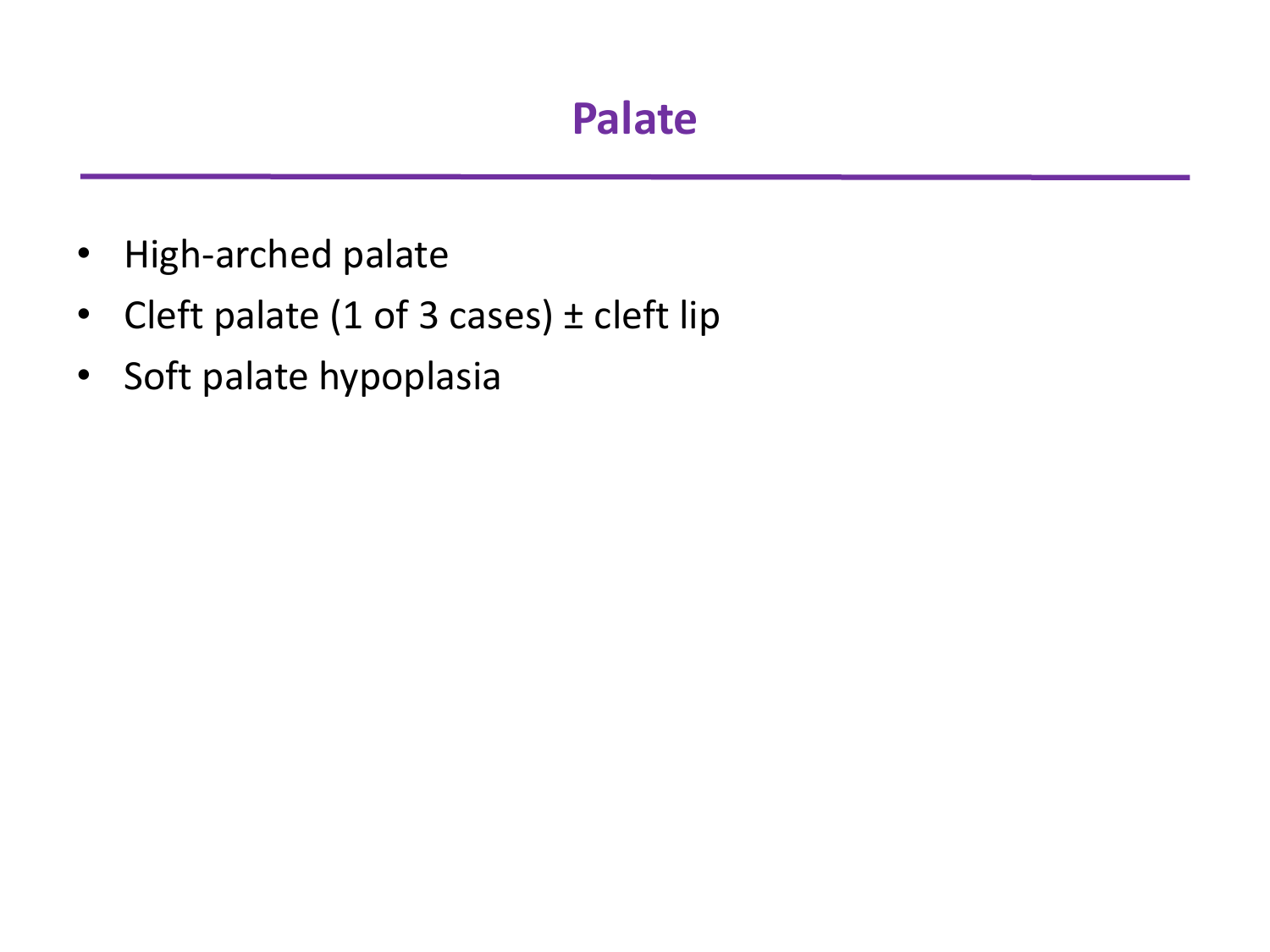### **Alterations of the stomatognathic system**

- Esthetic appearance
- Masticatory function
- Swallowing disorders
- Speech and language disorders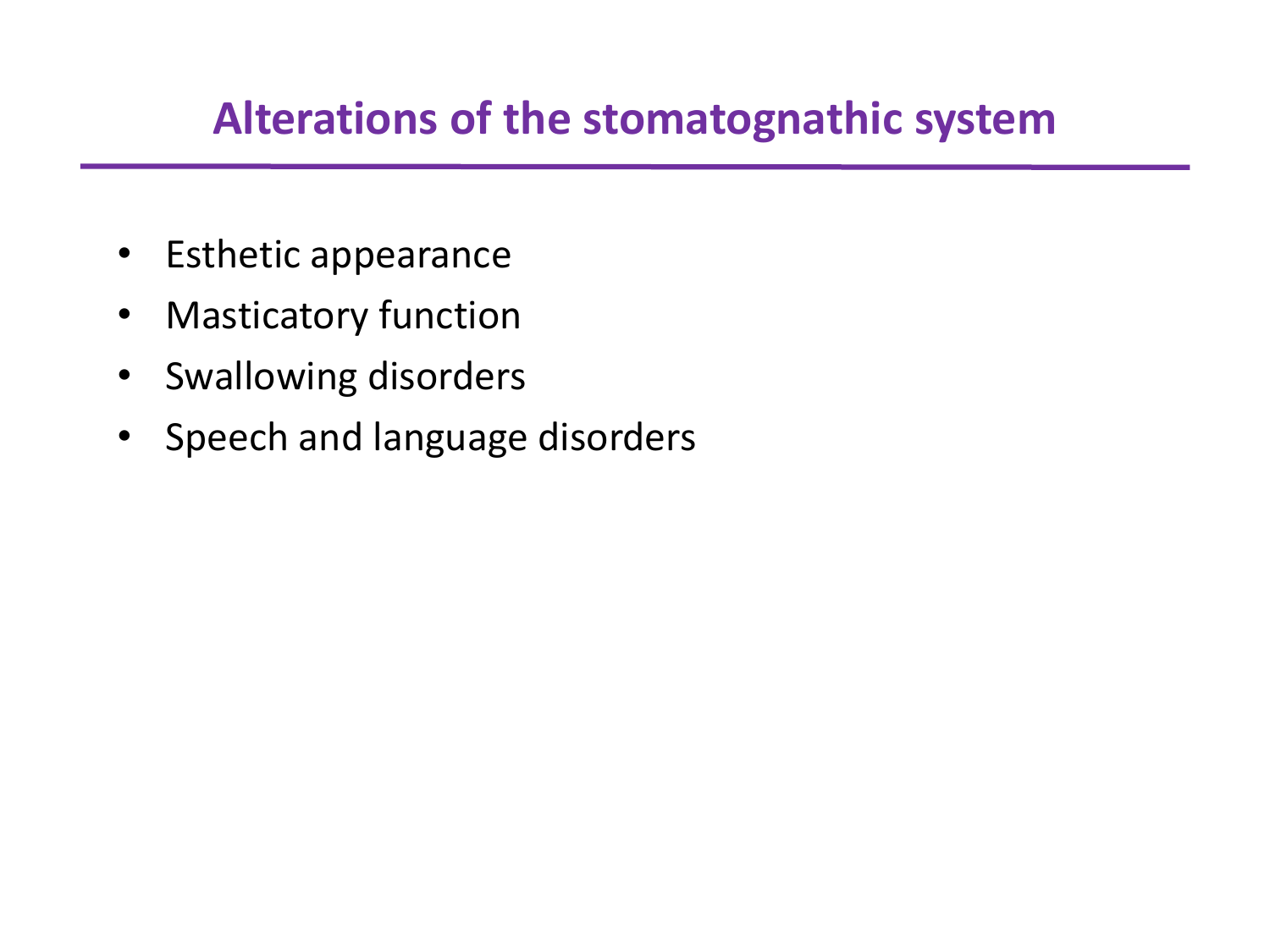### **Dental treatment**

- Oral rehabilitation by a multidisciplinary team: pedodontist, orthodontist, prosthodontist
- Aims:
	- improve esthethic appearance
	- Improve occlusal function
	- reestablish masticatory function
- Primary molars has to be preserved as long as they can
- Reshaping of malformed teeth using composite
- Fissure sealant for non-carious molars and premolars.